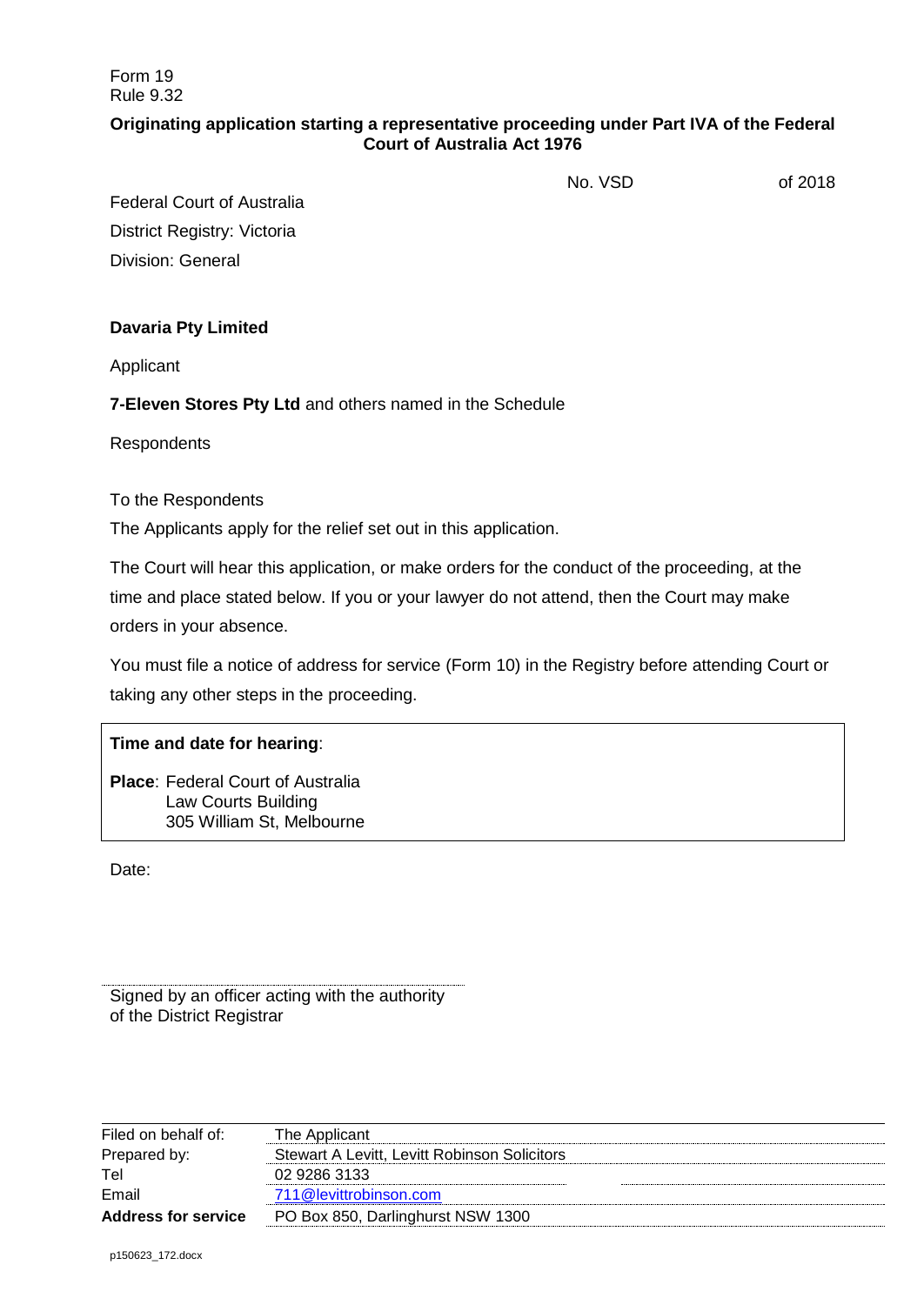### **Details of claim**

Terms defined in the Statement of Claim carry the same meaning when used in this Originating Application.

On the grounds stated in the Statement of Claim, the Applicant claims:

- 1. Damages against the First Respondent (**Franchisor**):
	- (a) for breach of contract;
	- (b) pursuant to section 236 and/or section 243 of the *Australian Consumer Law* (Cth) set out in Schedule 2 of the *Competition and Consumer Act 2010* (**CCA**), as applicable pursuant to section 131 of the CCA, and/or its cognates as applicable, pursuant to legislation in the States and Territories of Australia (collectively, **ACL**), or alternatively section 82 and/or 87 of the *Trade Practices Act* 1974 (Cth) (**TPA**) for misleading or deceptive conduct within the meaning of section 18 of the ACL or section 52 of the TPA respectively;
	- (c) pursuant to sections 82 and/or 87(1) and (2) of the CCA for contravention of an applicable industry code within the meaning of section 51ACB of the CCA;
	- (d) pursuant to section 236 and/or section 243 of the ACL for unconscionable conduct within the meaning of section 21 of the ACL.
- <span id="page-1-0"></span>2. Orders against the Third Respondent (**Bank**) pursuant to section 12GM of the *Australian Securities and Investments Commission* Act 2001 (**ASIC Act**) that the Bank Loan Contracts of the Applicant and/or some or all of the Bank Franchisees be varied or set aside.
- 3. Further or alternatively to [2](#page-1-0) above, damages against the Bank:
	- (a) for breach of contract;
	- (b) pursuant to section 12GF and/or section 12GM of the ASIC Act for unconscionable conduct within the meaning of section 12CB of the ASIC Act.
- 4. Declarations as against the Franchisor and the Second Respondent (**Master Franchisor**), in respect of the Applicant and, to the extent applicable, following an initial trial of the Applicant's claims and particularisation of any claims by the Franchisees, the Franchisees:
	- (a) as to the proper construction of the material terms of the Franchise Agreements alleged in paragraphs 9 to 24 of the Statement of Claim;
	- (b) that the Relevant Terms of the Franchise Agreements referred to in paragraph 36 of the Statement of Claim are: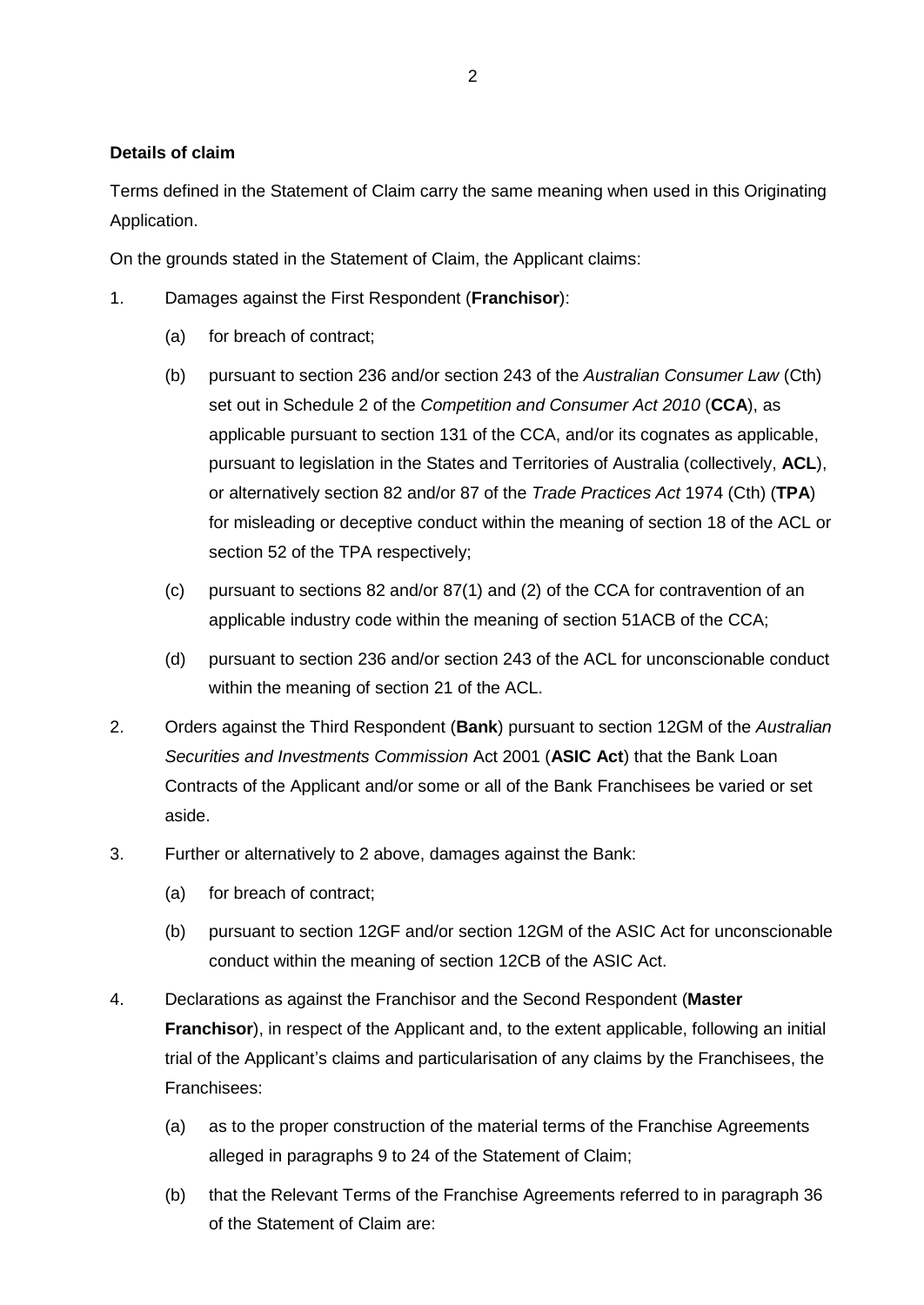- (i) unfair terms within the meaning of section 24(1) of the ACL; and
- (ii) void by reason of section 23(1) of the ACL.
- 5. Declarations as against the Franchisor, in respect of the Applicant and, to the extent applicable, following an initial trial of the Applicant's claims and particularisation of any claims by the Franchisees, the Franchisees:
	- (a) that the Franchisor breached section 18 of the ACL, or alternatively section 52 of the TPA, by reason of the matters pleaded in paragraphs 41 to 105 of the Statement of Claim;
	- (b) that the Franchisor contravened section 51ACB of the CCA by reason of the matters pleaded in paragraphs 64 to 67 of the Statement of Claim;
	- (c) that the Franchisor breached section 21 of the ACL by reason of the matters pleaded in paragraphs 106 to 121 of the Statement of Claim.
- 6. Declarations as against the Bank, in respect of the Applicant and, to the extent applicable, following an initial trial of the Applicant's claims and particularisation of any claims by the Franchisees, the Franchisees:
	- (a) as to the proper construction of the material terms of the Bank Loan Contracts between the Bank and each of the Franchisees alleged in paragraphs 130 to 135 of the Statement of Claim.
- 7. Interest.
- 8. Costs.
- 9. Such further order as this Honourable Court deems fit or the nature of the case requires.

## **Questions common to claims of group members**

- 10. The questions of law or fact common between the claims of the Applicant and the Franchisees as against the Franchisor and the Master Franchisor are:
	- (a) whether the Franchise Agreements contained the implied terms pleaded in paragraphs 23 to 24 of the Statement of Claim;
	- (b) whether the Relevant Terms of the Franchise Agreements referred to in paragraph 36 of the Statement of Claim are unfair within the meaning of section 24 of the ACL.
- 11. The questions of law or fact common between the claims of the Applicant and the Franchisees as against the Franchisor are: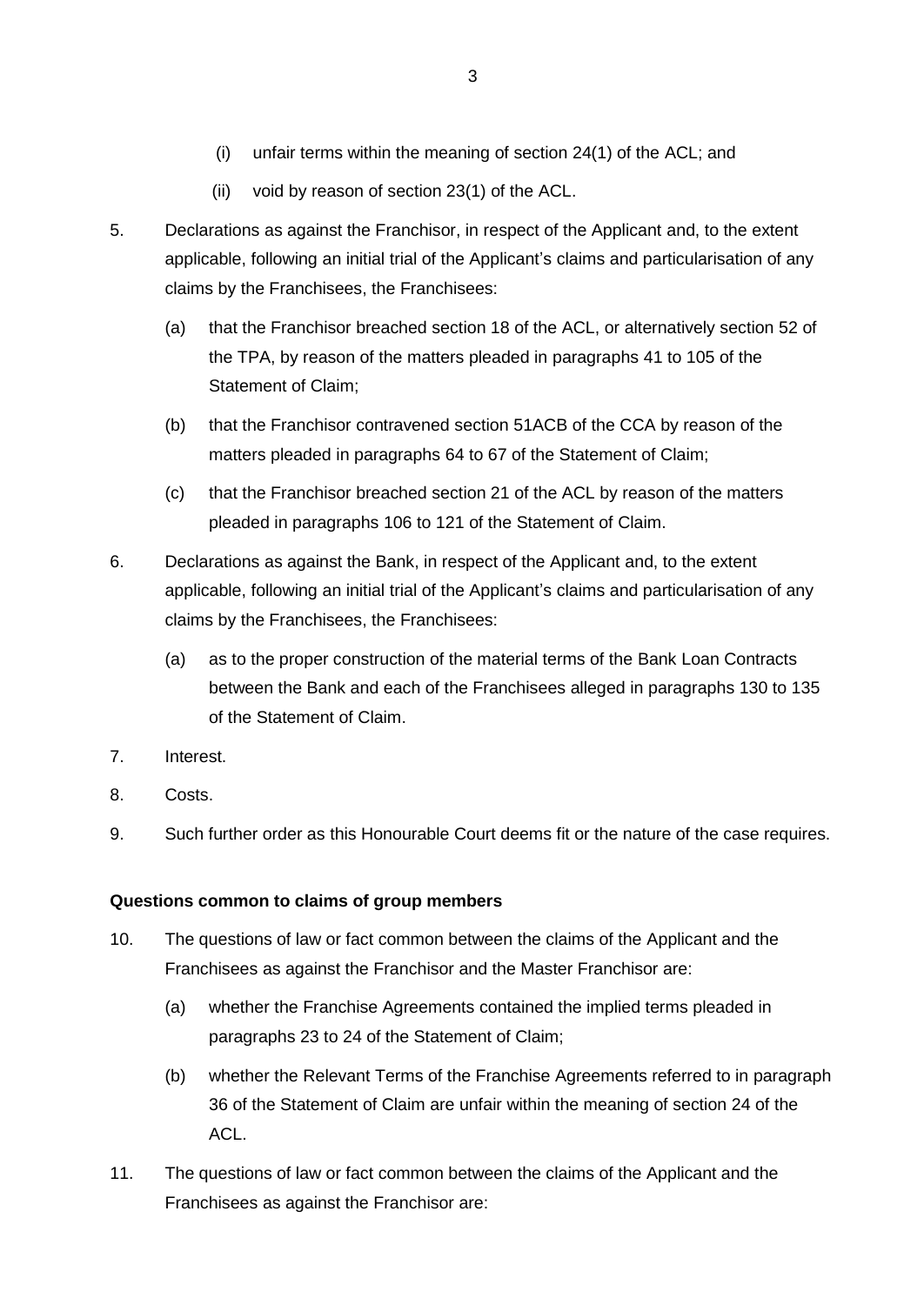- (a) whether at all times during the Relevant Period, the Franchisor engaged in the C-Store Practices described in paragraph 25 of the Statement of Claim;
- (b) whether at all times during the Relevant Period, the Franchisor engaged in the Inventory Practices described in paragraph 28 of the Statement of Claim;
- (c) whether at all material times during the Relevant Period, the C-Store Prices agreed by the Franchisor with C-Store, and payable by or charged to the Franchisee Applicant and each of the Franchisees for stock ordered by them from C-Store exceeded the Independent Fair Wholesale Price and/or the Best Endeavours Wholesale Price for all, or alternatively a substantial number of, stock items;
- (d) whether, at all times during the Relevant Period, by reason of the Wholesale Pricing Conduct, the Franchisor acted in breach of the Franchise Agreement as alleged in paragraphs 29 and 30 of the Statement of Claim;
- (e) whether the Franchisor contravened section 18 of the ACL, or alternatively section 52 of the TPA, as referred to in paragraphs 41 to 105 of the Statement of Claim;
- (f) whether the Franchisor contravened section 51ACB of the CCA as referred to in paragraphs 64 to 67 of the Statement of Claim;
- (g) whether the conduct of the Franchisor was unconscionable in contravention of s.21 of the ACL by reason of any one or more, or all of, paragraphs 106 to 121 of the Statement of Claim;
- (h) whether compensation or damages are recoverable in respect of any of the breaches of contract or breaches of duty set out in the Statement of Claim.
- 12. The questions of law or fact common between the claims of the Applicant and the Bank Franchisees as against the Bank are:
	- (a) Whether the Bank Agreements contained the terms pleaded in paragraphs 130 to 135;
	- (b) Whether the Bank, in advancing loan funds to the Applicant and each of the Bank Franchisees, breached one or more of the terms in (a) above;
	- (c) Whether the conduct of the Bank was unconscionable in contravention of s 21 of the ACL by reason of any one or more, or all of, paragraphs 122 to 170 of the Statement of Claim.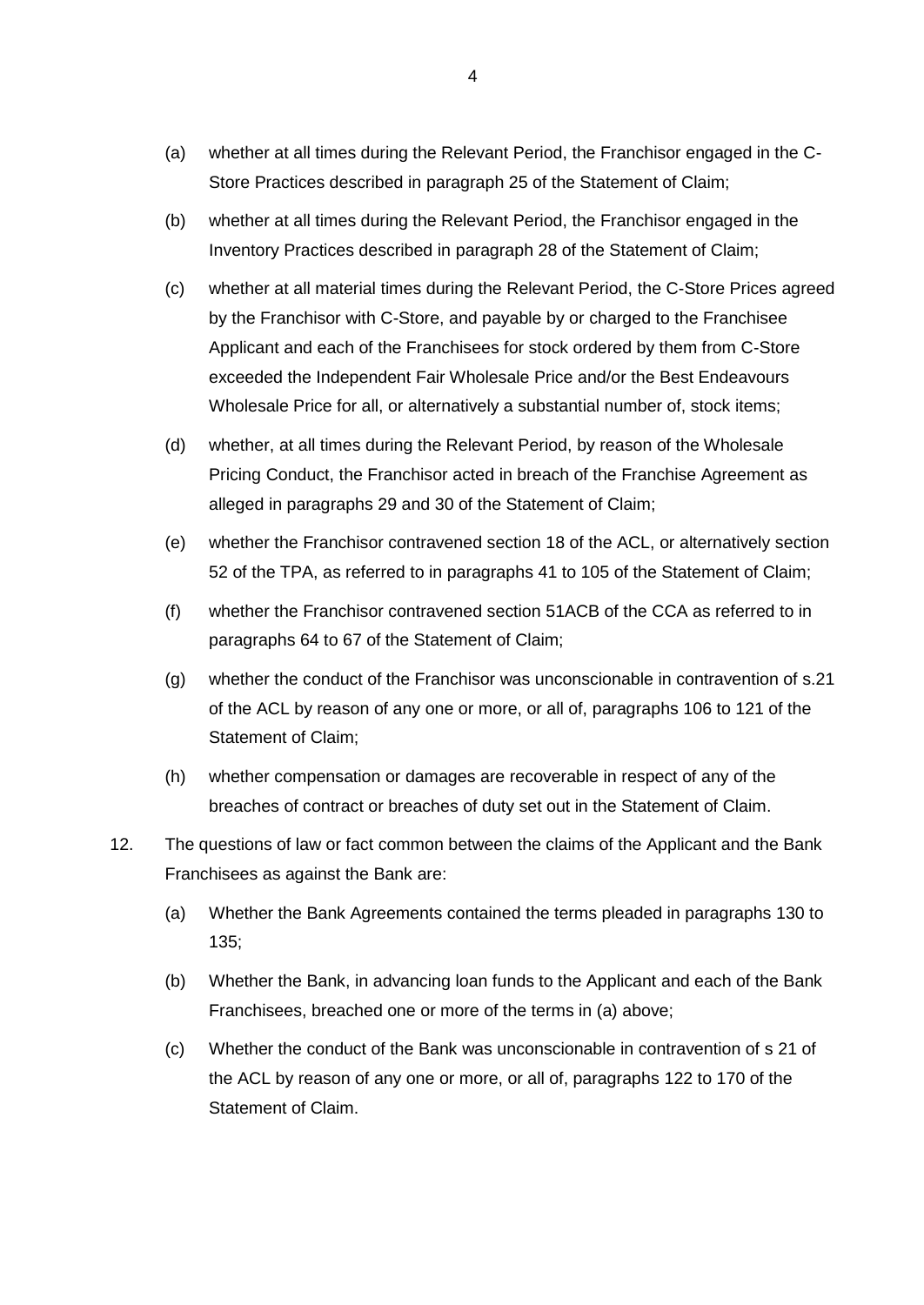### **Claim for interlocutory relief**

The Applicant also claims interlocutory relief.

1. Upon the Applicant giving the usual undertaking as to damages, an order that the First Respondent, until further order, be restrained from terminating a Franchise Agreement with the Applicant or Group Members, without leave of the Court.

### **Representative action**

The Applicant brings this application as a representative party pursuant to Part IVA of the *Federal Court of Australia Act 1976* (Cth)

The group members to whom this proceeding relates are **Franchisees**:

- a. who entered into one or more franchise agreements with the Franchisor each in the form of a standard form of franchise agreement (**Franchise Agreement**) as issued by the Franchisor from time to time; and
- b. who entered into a Franchise Agreement prior to the date of the commencement of this proceeding, and who are not statute-barred (**Relevant Period**);
- c. who have suffered loss and damage as a result of the conduct of either or both of the Franchisor and the Bank, alleged in the Statement of Claim; and
- d. who have not entered into a binding and enforceable release of all of their claims against both the Franchisor and the Bank, which are the subject of this proceeding.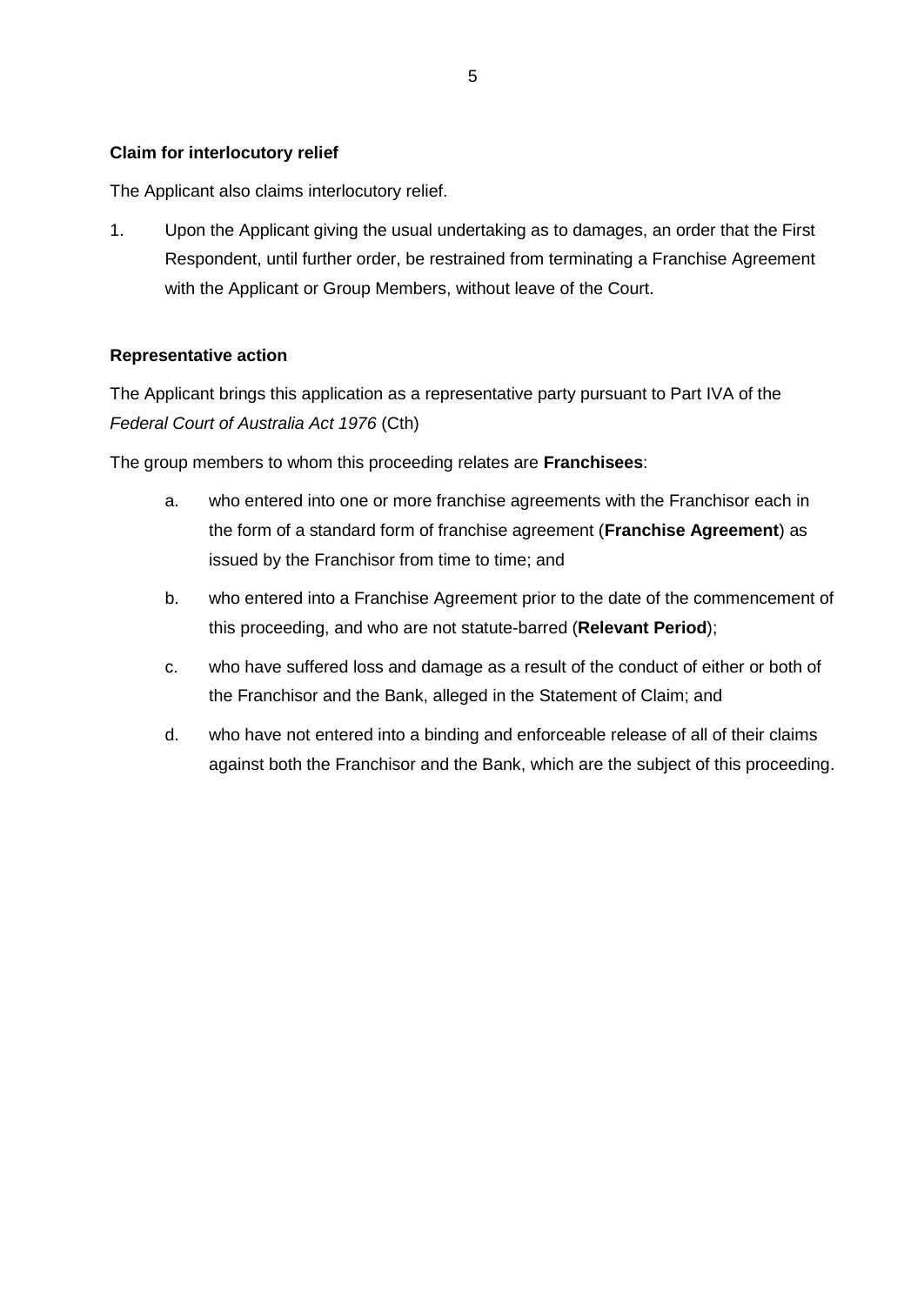# **Applicant's address**

The Applicant's address for service is

Stewart A Levitt, Levitt Robinson Solicitors

PO Box 850, Darlinghurst NSW 1300

[711@levittrobinson.com](mailto:711@levittrobinson.com)

### **Service on the Respondent**

It is intended to serve this application on the Respondents.

Date: 20 February 2018

Signed by Stewart A Levitt<br>Solicitor for the Applicant